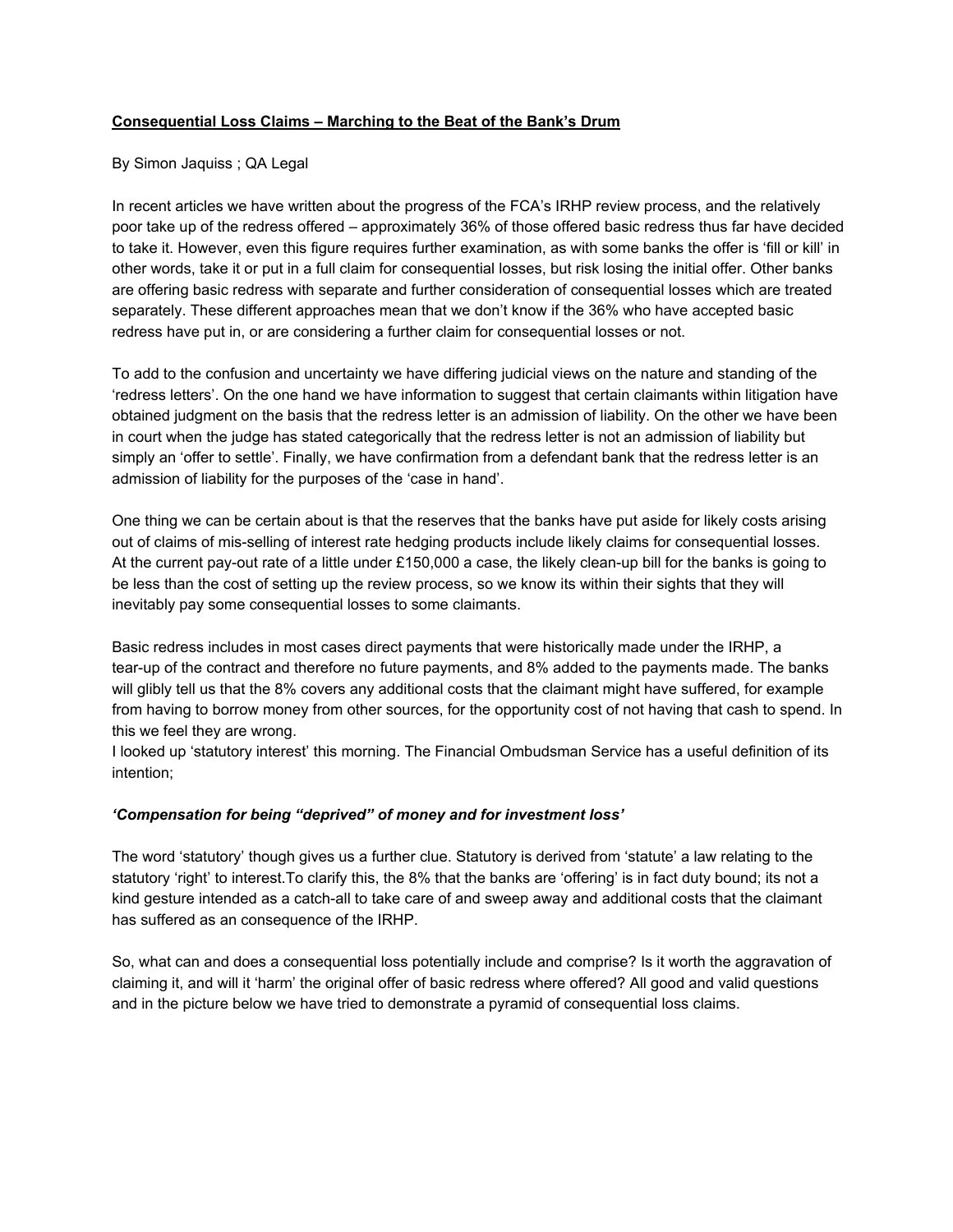

We feel strongly that the banks need to address, encompass and include provable other direct costs that relate to the IRHP. These include items like overdraft charges that were levied by the bank as a result of perhaps exceeding an overdraft limit due to a payment made or taken under a swap. They also include any arrangement fees that the bank charged for renegotiating a loan that otherwise would not have happened or would not have been needed, were it not for the swap. Most SMEs will have records of these types of charges and costs within their bank statements. Furthermore, direct costs include the costs of appointing legal and other professional advisors and experts.

Less easy to define, but equally damaging are other related costs, such as the increased margin charged on renegotiated loans, or costs of other finance that was taken in order to try to maintain payments under the swap. The banks are not volunteering to consider these, but we feel they should do .

Moving up the pyramid of claims, we then have costs which arguably are less easy to quantify and prove, but which where they exist are likely larger than direct costs; these can include foregone investment, deterioration of service that led to lost contracts or revenue, the sale of assets at 'fire-sale' prices, done in an attempt to make payments under the loan and hedge, rather than fall behind.

As we pointed out a few weeks back, these are all potentially valid claims, and they make the calculation of the true cost of the IRHP claim complicated, deep, and complex. We are happy that the head of the British Bankers Association, Mr Anthony Browne agrees with us on this point. He went on the ITN News to stress this.

So, whilst the banks and the FCA want the mis-selling of IRHP to be done and dusted by the end of May 2014 firstly it is unlikely, but secondly it is unwarranted. The redress offer letters are very neatly telling claimants that they have to fill or kill, or they have to submit consequential loss claims within a tight time frame, but do we really have to march to the banks' drum once again?

# Is it not these tactics of tight timeframes, take it or leave it attitudes, 'we call the shots' and 'if you **don't like it be damned' attitudes that led to all of this misselling in the first place?**

This to us points to a sad continuation of the current UK high street banking malaise of not treating customers fairly. The offer of basic redress with further examination of consequential losses made difficult, thorny, and unnecessarily burdensome leads us to think that the banks are missing a trick. The reason behind why the banks are not embracing legitimate claims of consequential losses points to one thing and one thing only – they don't want to spend the cash and they would still rather incur the wrath and dissatisfaction of a loyal client base. Yet, this cash in many cases belongs to the SME; it was either taken by the bank or spent by their client in an effort to protect themselves against the actions of the banks themselves.

# **The reasons why the banks don't want to part with this cash, is because firstly it is potentially large, and secondly it further depletes the profitability of the banks, and their ability to put**